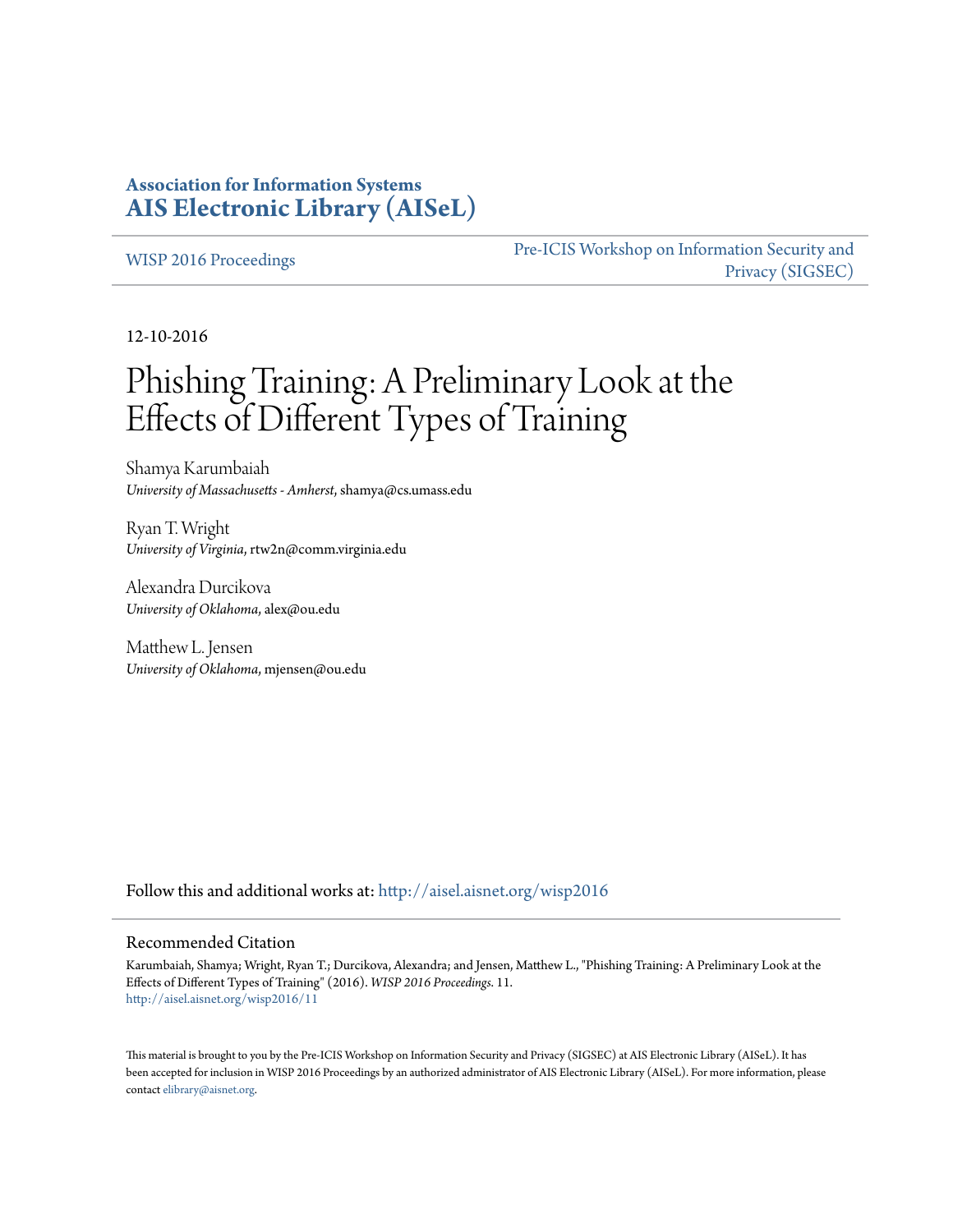# **Phishing Training: A Preliminary Look at the Effects of Different Types of Training**

#### **Shamya Karumbaiah**

College of Information and Computer Sciences, University of Massachusetts Amherst, USA shamya@cs.umass.edu

> **Ryan T Wright** McIntire School of Commerce, University of Virginia, USA rtw2n@comm.virginia.edu

**Alexandra Durcikova** Price College of Business, University of Oklahoma, USA alex@ou.edu

**Matthew Jensen** Price College of Business, University of Oklahoma, USA mjensen@ou.edu

#### **ABSTRACT**

In this paper, we present the preliminary results of an experiment conducted to observe the impact of the different training techniques to increase the likelihood of participants identifying and reporting phishing messages. Three different training approaches were used – general video/quiz training, just-in-time training with simulated phishing emails, and a leaderboard, which awarded users points for forwarding correct phishing messages and penalized them for incorrect ones. The experiment emulated a normal working day of an executive assistant of a manager in an organization. Each participant was expected to accomplish work tasks and respond to work-related emails while watching for and reporting phishing messages. We observed that both general training and the presence of a leaderboard decreased the propensity to click on a phishing message, while we found no effect for different types of just-in-time training.

**Keywords –** phishing training, socially engineered attacks, security, phishing, leaderboard, just in time, video training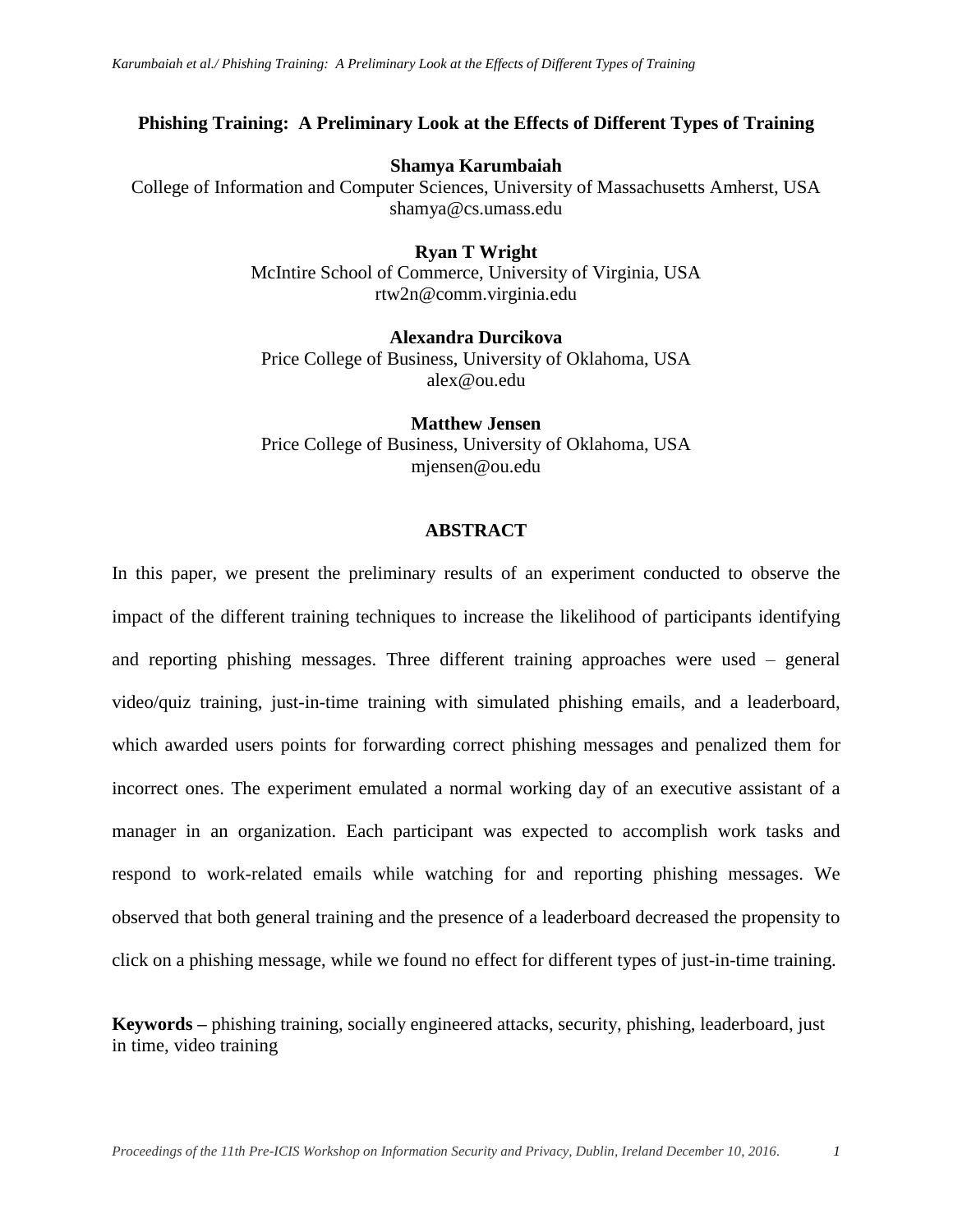#### **INTRODUCTION**

It's a nightmare scenario; your customers' personal and credit card information is put on illicit websites for sale. Such was the case with Target when its customers found their credit and debit card information was now for sale on the Dark Web (Winter 2014). The cause of this breach was an old but pernicious attack: phishing. Phishing is a socially engineered attack aimed at fraudulently acquiring sensitive information from a victim. A single weak link in an organization opens the way for the attackers to cause damages like identity theft, loss of intellectual property, financial loss, and denial of access (Hong 2012). The problem of phishing is now worse than ever. According to a recent Federal Bureau of Investigation report (McCabe 2016), there has been a 270% increase in successful phishing attacks since 2015. This is the highest increase in activity since phishing attacks have been measured. The danger these attacks pose and the increase in prevalence, call for improved strategies to combat phishing attacks which are more personalized and sophisticated now. As a first step towards mitigating these attacks, individuals and organizations need to train users on how to identify phishing messages that get past the automatic detection systems. Although most sophisticated organizations offer phishing training of some sort, there is no clear research that points to the exact efficacy of different types of phishing training in organizations. In this research, we study the impact of different types training that have been designed to help users detect and report phishing attacks.

This research-in-progress paper outlines the preliminary findings of three different types of training in an experiment. These are: 1) general video/quiz training, 2) mock phishing training with just-in-time training (JIT), and 3) a phishing leaderboard, which evaluates the correctness of reported phishing emails by an individual. Preliminary results of the training indicate that both the general training and the leaderboard decreased the likelihood of clicking on a message, but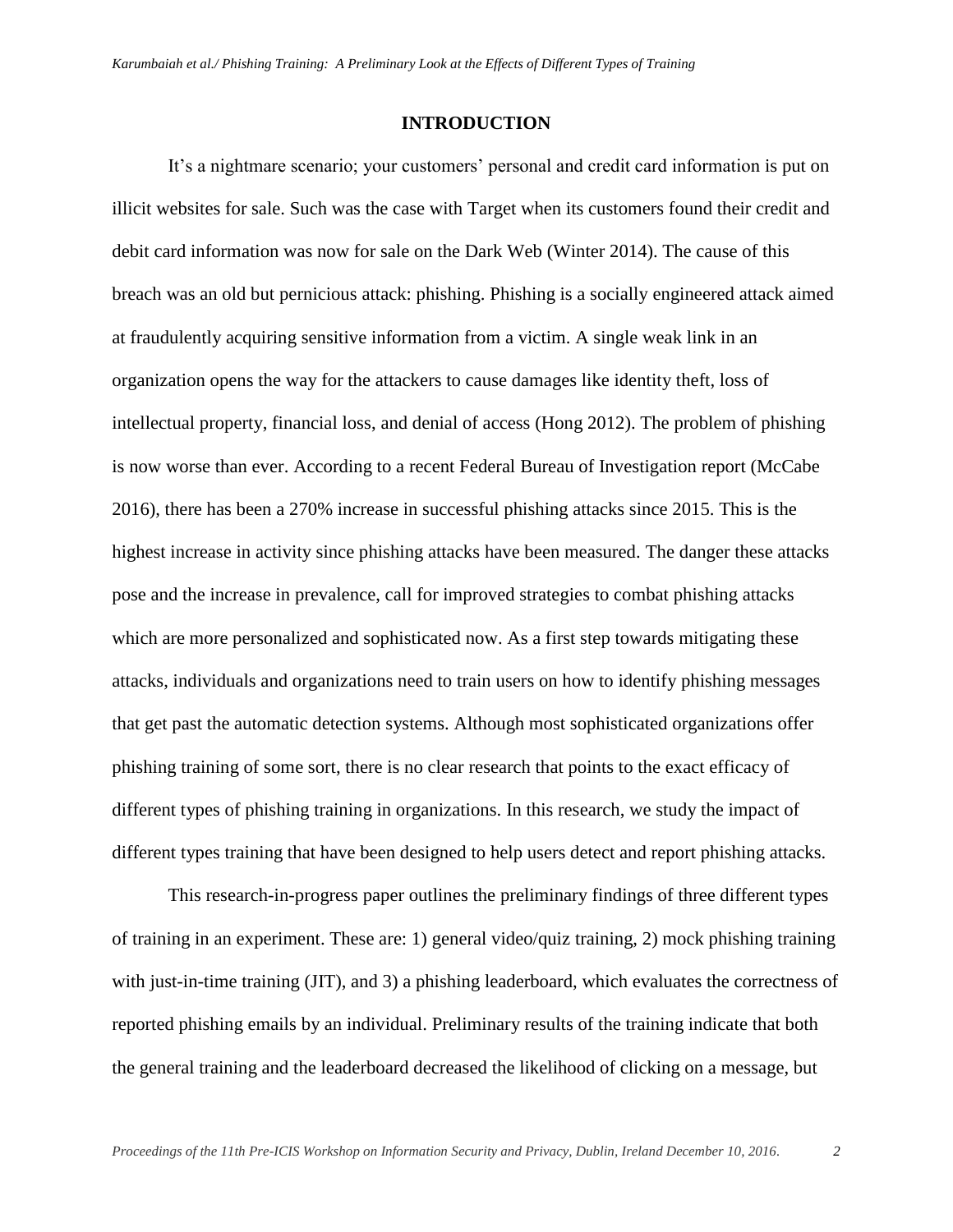just-in-time training did not. This paper unfolds first by briefly describing the theoretical development and hypotheses. This is followed by a description of our methods. Finally, we provide preliminary results and discuss these results.

#### **THEORETICAL DEVELOPMENT AND HYPOTHESES**

In the current research, we aim to measure the impact of different types of training on the accuracy of the phishing reports (general phishing training, JIT training, and leaderboard). All of these interventions are aimed at improving an individual's awareness and intention to report the messages. Specifically, reporting an email as phishing/legitimate is a binary classification task measured by the accuracy of detection. The two measurements of interest are – true positives and false positives. Past research (Jensen et al. 2011) suggests two aspects of importance in training programs aimed at improving an individual's detection abilities. First is to set proper thresholds of known characteristics used for identification like inclusion of suspicious link and cues to indicate urgency. Second is to carefully add new diagnostic characteristics to broaden the detection like adding a request for private information. Phishing training can improve the thresholds and diagnostic characteristics individuals use to identify phishing messages.

Wright and colleagues (Wright and Marett 2010; Wright et al. 2014; Durcikova et al. 2015; Wright et al. 2016) have noted the benefits of training in reducing the phishing vulnerability in individuals. But when they are left alone, such passive training has been observed to have limitations in helping them identify phishing attacks (e.g., Wright and Marett 2010). However, there has been a dearth of literature on the efficacy of this training techniques in comparison with other techniques. We expect general training to improve the identification ability of an individual. Thus:

*H1a: General training on what is a phishing message will decrease the likelihood of clicking on a phishing messages.*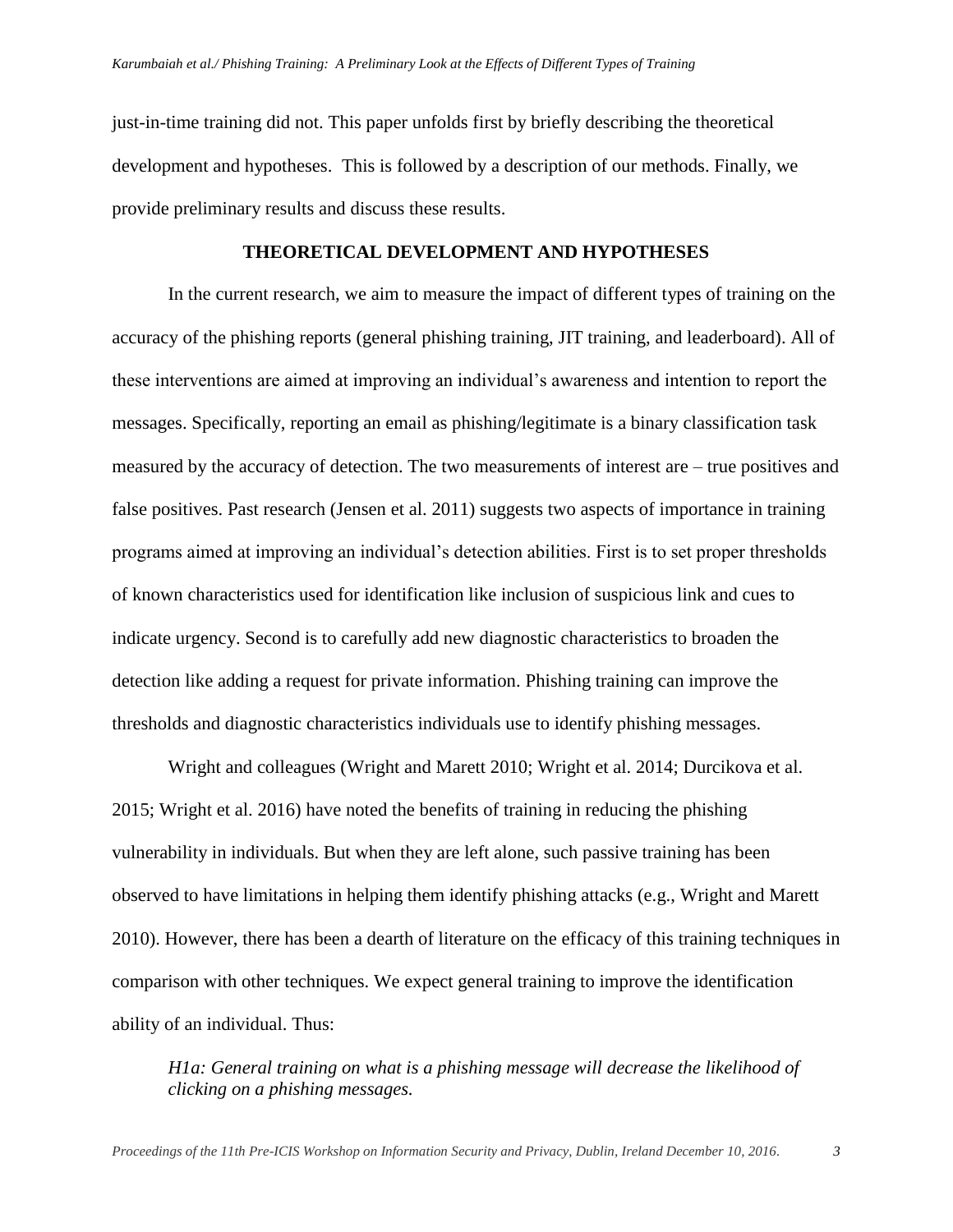*H1b: General training on what is a phishing message will increase likelihood of a user correctly reporting a phishing message.* 

Just in time (JIT) uses mock phishing messages sent to employees to provide active training (Duffy and Jonassen 1992). Researchers have illustrated the power of learning-by-doing through improved productivity gains as the learners gain experience and accumulate needed knowledge (Epple 1991). JIT is typically seen in organizations that execute mock phishing attacks on their own subjects. Companies like Phishme.com, Phishing Labs, and PhishTank offer services that create campaigns to launch against employees in an organization (Phishme 2013). Initial tests of JIT have shown promise in reducing susceptibility to phishing attacks, but it is unclear what type of JIT training is most effective (e.g., Kumaraguru et al. 2007). We compare two versions of JIT training. The lean JIT just informs the participant that it was a phishing message whereas the rich JIT provides a detailed training on identifying such a phishing message. Thus:

*H2a: Rich Just-in-Time training will decrease the likelihood of clicking on a phishing messages more than lean Just-in-Time training.*

*H2b: Rich Just-in-Time training will increase the likelihood of a user reporting a phishing message over lean Just-in-Time training.*

Leaderboards used for phishing is drawn from the concept of gamification (Deterding 2011). It involves creating systems that rewards participants with badges or points for correct reporting of phishing messages. While it is known to be motivational and enjoyable in education and employee training (Landers et al. 2011; Glover 2013), this type of extrinsic motivation is also observed to encourage knowledge sharing in general (Hung et al. 2011) and is here applied to sharing knowledge about possible phishing messages. Thus:

*H3a: The presence of a leaderboard will decrease the likelihood of clicking on a phishing messages.*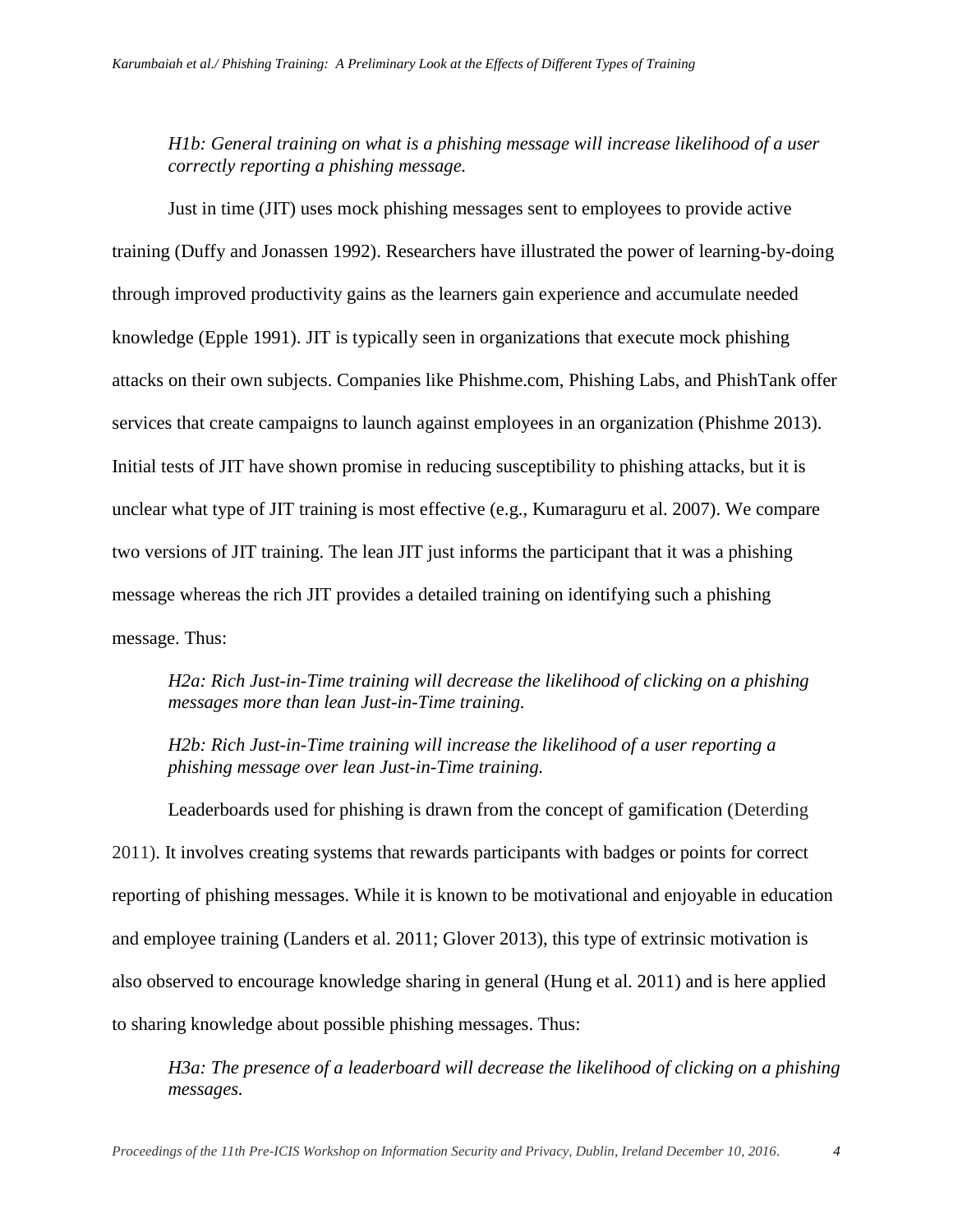*H3b: The presence of a leaderboard will increase likelihood of a user reporting a phishing message*.

#### **METHOD**

A 2 (general training: presence/absence) X 2 (JIT: rich/lean) X 2 (leaderboard: presence/absence) factorial experiment was conducted with 422 undergraduate students at a large Northeastern university in the USA. For those in the general training condition, we introduced participants to a high-quality video describing how to identify phishing messages and follow-up quiz that reinforced the phishing training. This type of training is deployed by most organizations (Puhakainen and Siponen 2010). The quiz asked subjects about phishing and provided the correct answers to reinforce the video's message. This video and subsequent quiz was given 10 days before the experiment session.

JIT follows a learning-by-doing approach in a context representative of the real world. We had mock phishing messages sent to the participants while at task. For the two flavors of the second condition, we varied the amount of information the participants would get in the training. The rich JIT condition includes a link in the phishing message, which directs participants to a webpage and demonstrates a 3-step procedure that could have helped identify the message as phishing (similar to the video training). The lean JIT condition directed participants to a simple webpage that just informed them that they clicked on a phishing link.

For the third treatment, we developed a phishing leaderboard that tracks when participants identify phishing messages correctly. For the groups with leaderboard, a score is maintained based on if they report the message as phishing. An algorithm was written to score the forwarded messages. Participants, identified by their userID, received +100 points for correct reports and -25 points for wrong reports. A web portal with real time listing of participant names and scores in descending order by score is projected at the front of the lab.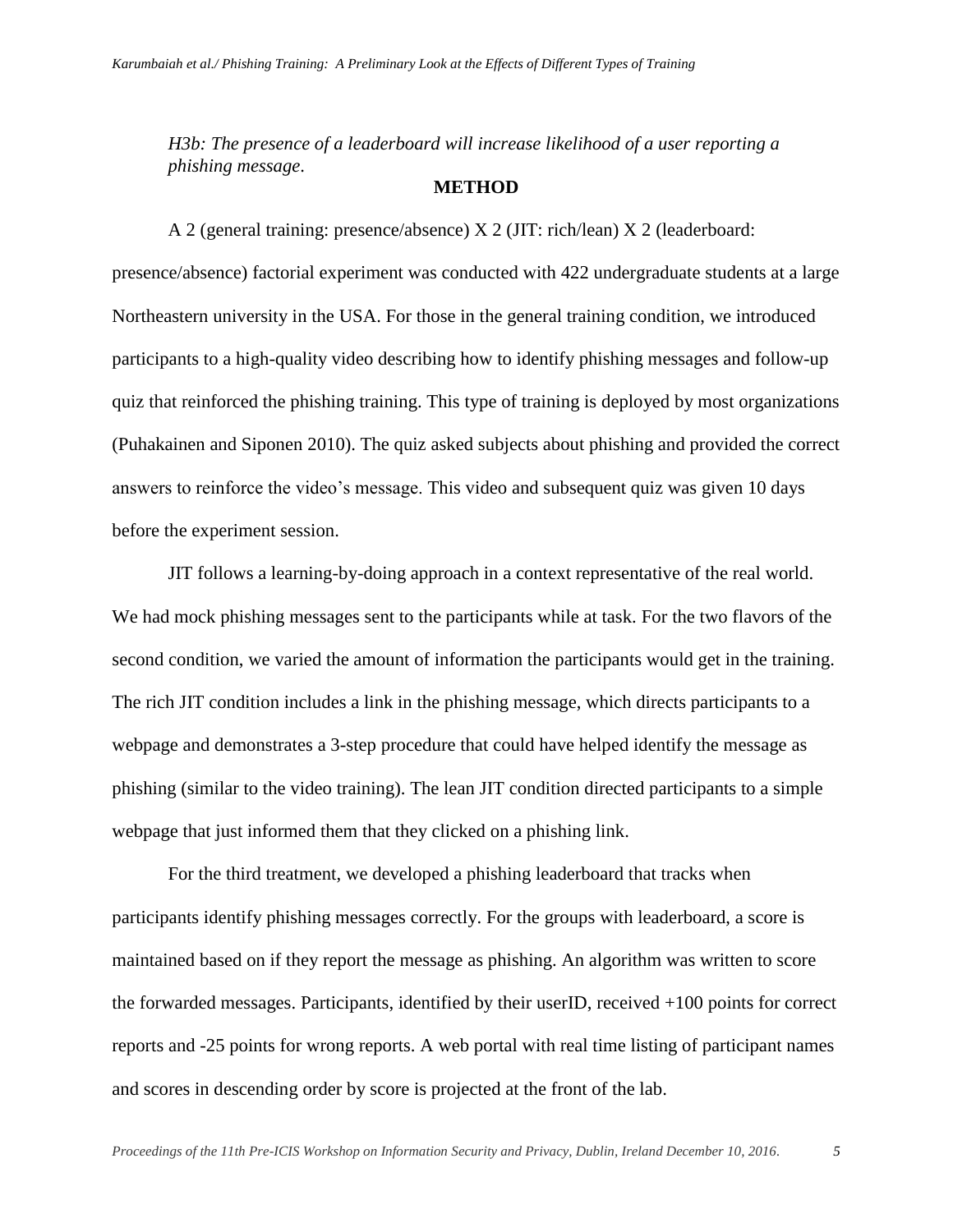A group of 30 participants was randomly assigned to a session and was supervised by 2-3 lab assistants. Each session was provided with the same experimental task. There were a total of 17 sessions in this experiment. Ten days before their scheduled session, the participants were asked to fill a pre survey and were given (or not given) the general training. After the training, a survey captured propensity to trust, perceived internet risk, and self-reported identification abilities (Wright and Marett 2010).

In each session, participants were briefly introduced to the task and the leaderboard (if present in the condition). The task was designed to simulate a typical day in a knowledge workers job that included certain tasks and organizational priorities. The participants took the role of an executive assistant to the vice president (VP) of a tech company and were expected to manage the VPs email, forward personal messages, schedule appointments, and accomplish search tasks (e.g., a location for a large company meeting). They were detailed on email etiquette, priorities and constraints, along with the evaluation metrics for their tasks in the order of importance. Further, all students were provided a document that outlined the organization's Information Technology (IT) security policy, which included asking subjects to forward all possible phishing emails to an address similar to phishing@company.com. Eight messages were prepopulated in their inboxes the previous night and the remaining 18 messages came during the experiment session.

Five of the 26 total messages were phishing messages and imitated real phishing messages like IT service alert, a cloud storage share request, a deal from a hotel chain, a payment receipt and a security alert. The link in these phishing messages redirected them to either the rich JIT webpage or the lean JIT webpage designed by us. After 30 minutes of working on the task,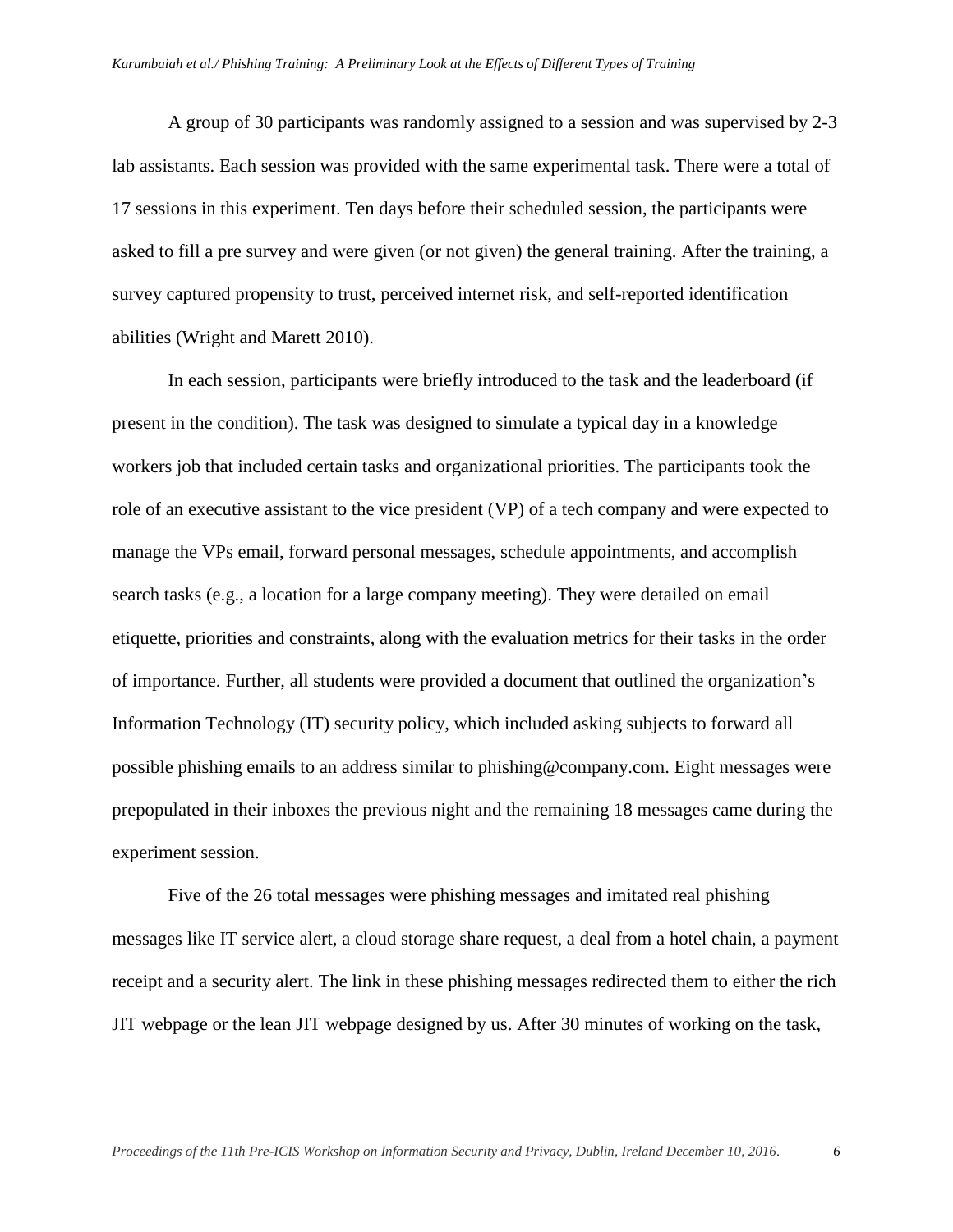the participants were directed to a post-survey. After the experiment, the browser log of the participant's machine was collected to identify the phishing webpages visited by the participant.

# **RESULTS AND DISCUSSION**

Our preliminary results show a number of interesting findings. First, it is important to note that it was necessary to separate testing of the hypotheses training into two models because all the participants for the general training and the leaderboard training experienced (or not) the intervention regardless of their actions in the experiment. In the JIT condition, participants only experienced training if they clicked on a phishing message. To test the efficacy of JIT training, we ran a binary logistic regression with subjects that clicked on at least one phishing message (i.e., received the JIT training). We found that those subjects in the rich JIT condition did not click on significantly fewer messages than those in the lean JIT condition ( $p = 0.516$ ). In other words, the likelihood that a subject clicked on another phishing message after either the rich or lean JIT training is statistically similar. Further, we found no difference in the number of correct phishing messages that were reported by the subject for either the rich or lean JIT (e.g., forwarded these messages;  $p = .985$ ).

In the next model, we executed a multivariate regression that included both the general training and the leaderboard training as fixed factors and propensity to trust, internet risk, experience with phishing, and sex as covariates. The dependent variables (DV) were 1) number of phishing messages clicked, and 2) number of messages reported as phishing (e.g., forwarded to the reporting account). All of the covariates in this model (trust, risk, sex) were not significantly related to the DVs at  $p > 0.10$ . Phishing experience was significantly related to the number of phishing messages the user clicked  $p = .08$ . Both the leaderboard and the general trainings were significantly related to how many phishing messages subjects clicked ( $p = 0.02$ , p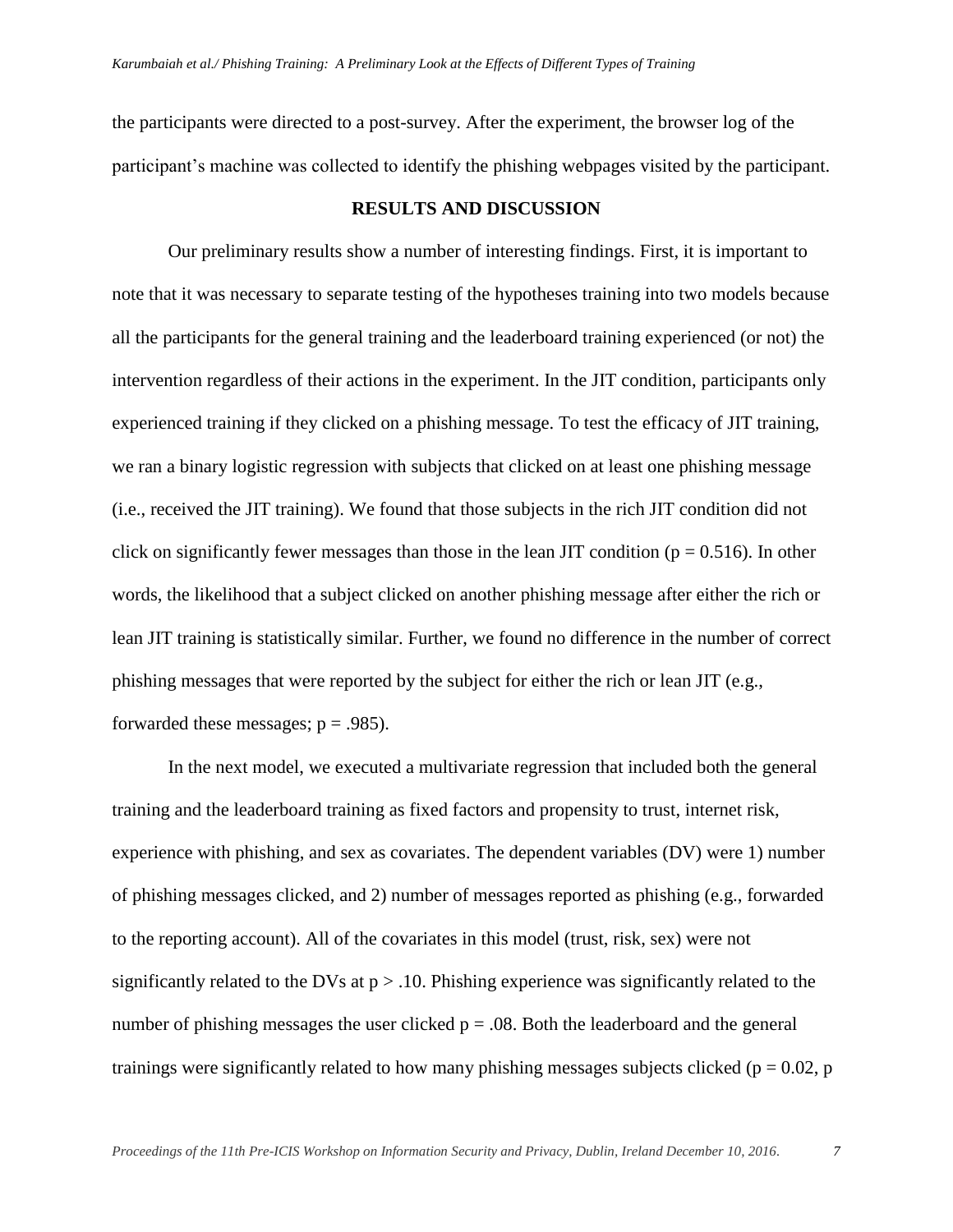$\leq 0.01$ , respectively). The interaction of the leaderboard and video/quiz was also significantly related to the number of phishing emails that subjects clicked on. There was no significant relationship between the fixed factors and the covariates to how many phishing messages were reported. Examining the means of the number of phishing messages clicked in each condition, we see that the general training reduced the number of messages click by 42% and the leaderboard reduced the amount of phishing messaged clicked by 41%.

| Table 1. Mean Scores for # of Phishing Messages Clicked.                                      |                                     |                       |
|-----------------------------------------------------------------------------------------------|-------------------------------------|-----------------------|
| Training                                                                                      | Mean # of Phishing Messages Clicked | <b>Standard Error</b> |
|                                                                                               | (Presence / Absence)                | (Presence / Absence)  |
| Pre-Training Video                                                                            | 0.57/0.99                           | 0.10 / 0.09           |
| Just-in-Time Training*                                                                        | 2.01/1.94                           | 1.25/1.24             |
| Leaderboard                                                                                   | 0.58 / 0.98                         | 0.09 / 0.10           |
| Note: * The means of those who experienced JIT training (e.g., fell for at least one phishing |                                     |                       |
| message)                                                                                      |                                     |                       |

In our preliminary analysis of the data from this experiment we found that only the general training (H1a) and the leaderboard (H3a) induced significant differences in the number of phishing emails clicked on by the participants. Further, there is no evidence that JIT training (H2a) reduced the likelihood to click on a phishing message. Finally, there is no evidence that any of these trainings increase the propensity to report phishing messages.

Currently, we have several other factors that are being investigated in this data set. First, we are currently coding the response quality of the task that was given to the subjects. We will then use a regression model to analyze how the different interventions impacted work related observations such as coded quality of task, the number of messages sent, the number of nonphishing messages that were reported as phishing, etc. We have also collected data on stress related constructs which we will use as covariates in this model. They include computer anxiety, technology paralysis, perceived disruption of task, and perceived threat. Also, we are currently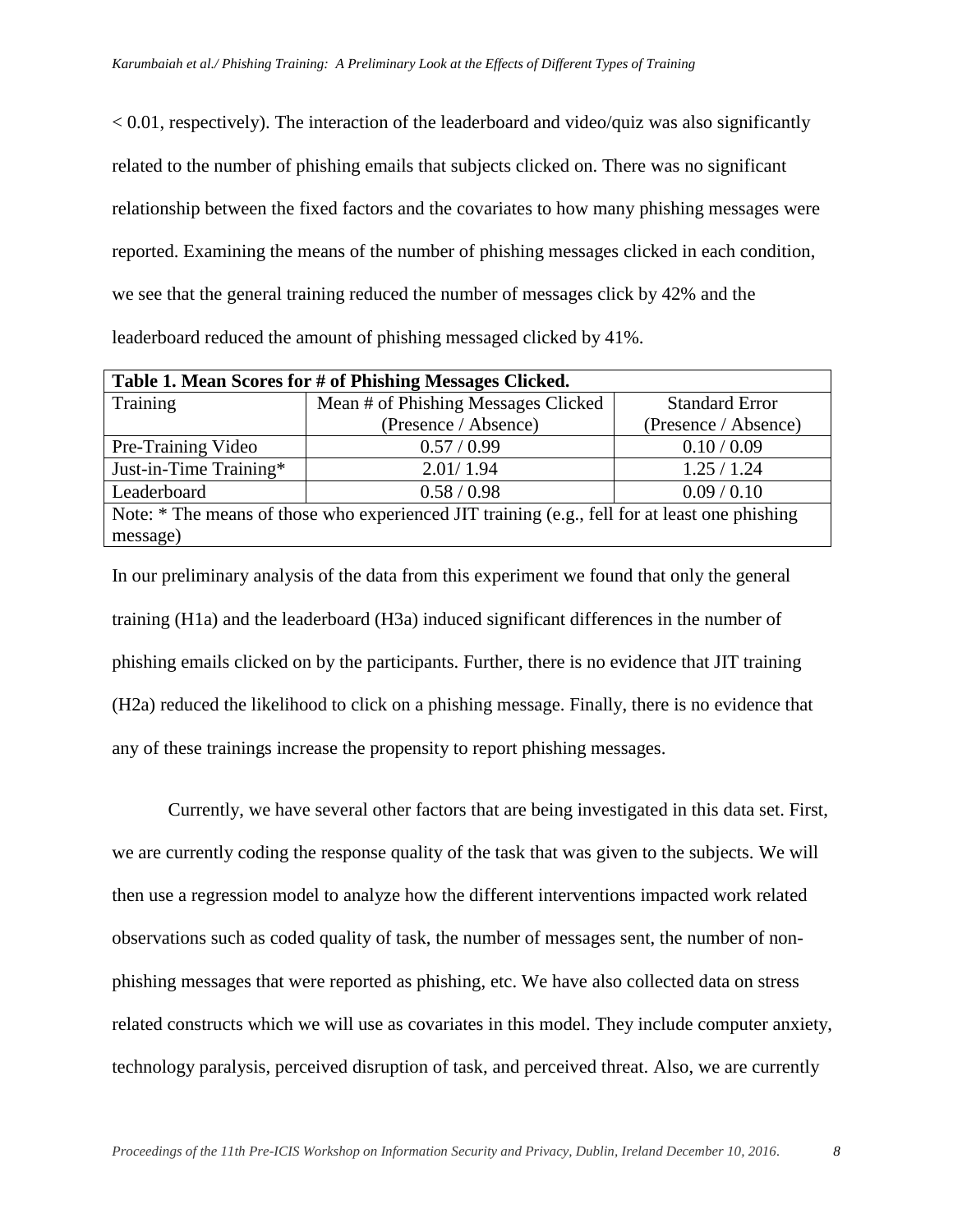collecting data in a field experiment where we will examine the efficacy of training in the field using the participants' own organizational email accounts. Finally, we did find an interaction between the general training and the leaderboard. We need to explore these interactions further. The full results of the laboratory experiment and the field experiment will be reported in the presentation.

### **ACKNOWLEDGEMENT**

This research was supported by a grant from the National Science Foundation, Social and

Economic Division, Project# XXXXX. The views and conclusions contained herein are those of

the authors and should not be interpreted as representing the official policies or endorsements,

either expressed or implied, of NSF or the U.S. Government.

#### **REFERENCES**

- Deterding, S., Khaled, R., Nacke, L., Dixon, D. (2011) "Gamification: Toward a Definition," in *CHI 2011 Gamification Workshop Proceedings*, Vancouver, BC, Canada
- Duffy, T., and Jonassen, D. (1992) "Constructivism and the technology of instruction: A conversation," in *Hillsdale*, NJ: Erlbaum
- Wright, R.T., Durcikova, A., Miranda, S., Jensen, M.L., Bernecker, S., & Kelly, K. (2016) The Building of an Organizational Framework for the Human Firewall in Briggs, Robert O. and Nunamaker, Jay F., Jr. (Eds.) *Report of the Hawaii International Conference on System Sciences*, Symposium on Credibility Assessment and Screening Technologies , Kauai, HI, Jan 4-6.
- Durcikova, A., Jensen, M.L., Wright, R.T. (2015) Building the Human Firewall: Lessons from Organizational Anti-Phishing Initiatives, in Briggs, Robert O. and Nunamaker, Jay F., Jr. (Eds.) *Report of the Hawaii International Conference on System Sciences, Symposium on Credibility Assessment and Information Quality in Government and Business*, Kauai, HI, Jan 6-10.
- Epple, D. (1991) "Organizational Learning Curves: A Method for Investigating Intra-Plant Transfer of Knowledge Acquired Through Learning by Doing" in *Organization Science*, Vol. 2, No. 1, pp. 58-70
- Glover, I. (2013) "Play As You Learn: Gamification as a Technique for Motivating Learners" in *Ed Media*, pp. 1999–2008, 2013.

Hong, J. (2012) "The state of phishing attacks," in *Communications of the ACM*, 55(1): p. 74-81.

- Hung, S.Y., Durcikova, A., Lai, H.M., and Lin, W.M. (2011) "The influence of intrinsic and extrinsic motivation on individuals' knowledge sharing behavior," in *International Journal of Human-Computer Studies*, 69(6): p. 415-427.
- Jensen, M. L., Lowry, P. B., and Jenkins, J. L. (2011) "Effects of automated and participative